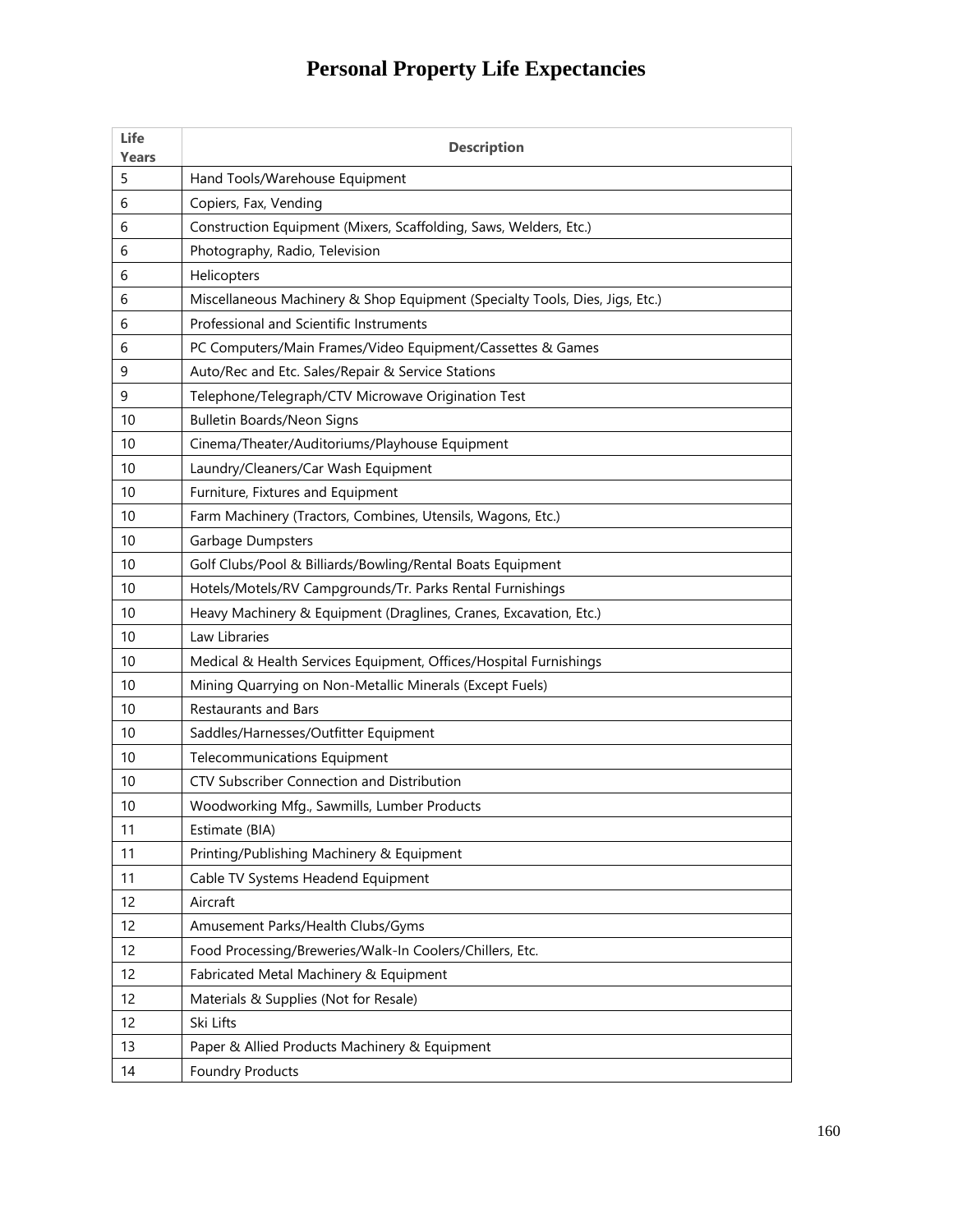|    | <b>Personal Property Life Expectancies Continued</b> |
|----|------------------------------------------------------|
| 14 | Primary Metal Industry Machinery & Equipment         |
| 15 | Moveable Buildings                                   |
| 20 | Railroad Spurs                                       |
| 20 | <b>Billboard Signs</b>                               |
| 20 | <b>Tower Structures</b>                              |
| 22 | Chemical Pipeline                                    |
| 22 | Propane Tanks, Transformers                          |
| 30 | MBH (Single, Double, Triple)                         |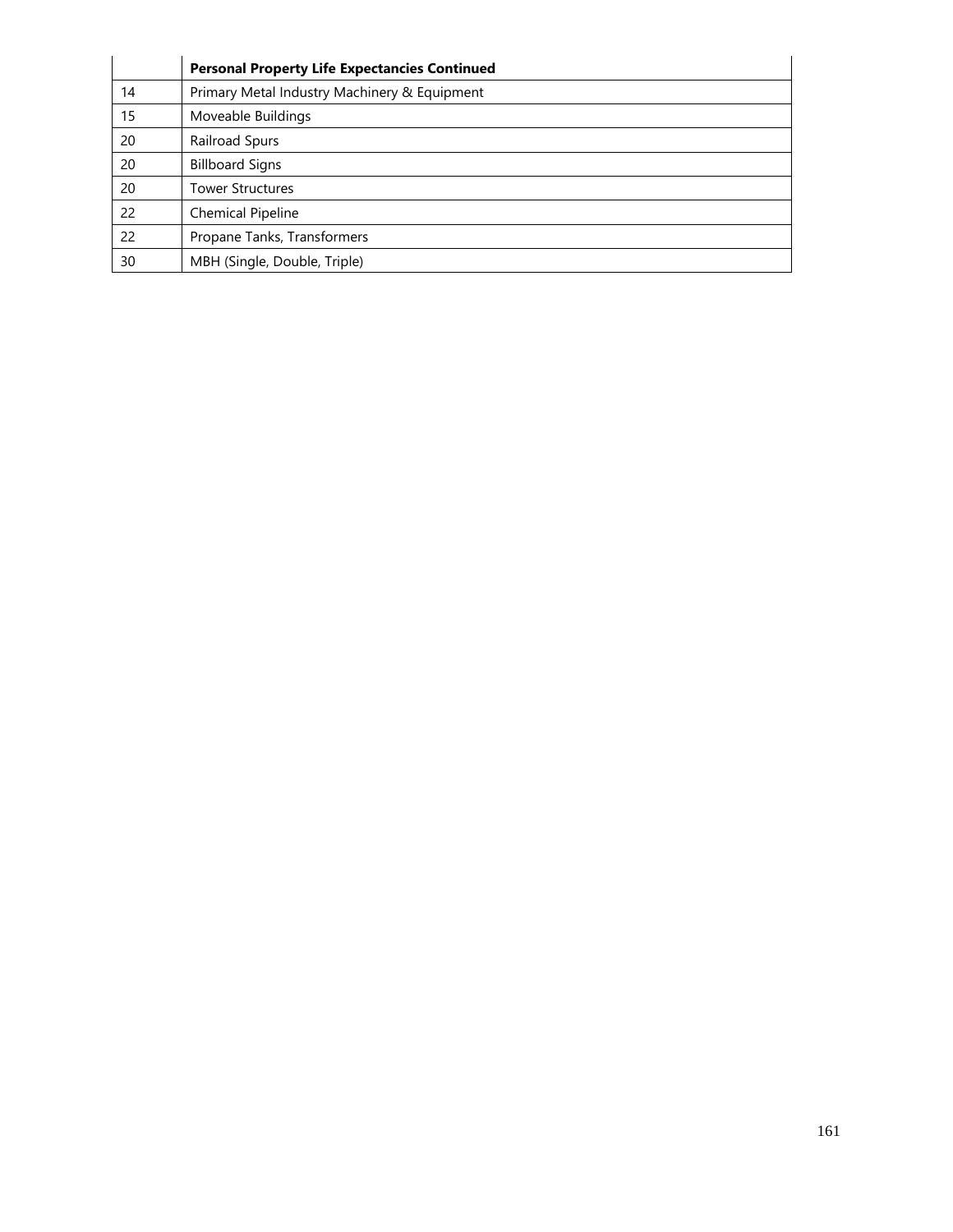#### **Oil & Gas Equipment Life Expectancies**

| Life<br><b>Years</b> | <b>Description</b>                                                           |
|----------------------|------------------------------------------------------------------------------|
| 5                    | Hand Tools/Warehouse Equipment                                               |
| 6                    | Copiers, Fax, Vending                                                        |
| 6                    | Construction Equipment (Mixers, Scaffolding, Saws, Welders, Etc.)            |
| 6                    | Drill Pipe, Drill Stem and Drill Collars                                     |
| 6                    | Helicopters                                                                  |
| 6                    | Miscellaneous Machinery & Shop Equipment (Specialty Tools, Dies, Jigs, Etc.) |
| 6                    | PC Computers/Main Frames/Video Equipment/Cassettes & Games                   |
| 6                    | <b>CBM Well Heads for Shallow Wells</b>                                      |
| 10                   | Furniture, Fixtures and Equipment                                            |
| 10                   | <b>Telecommunications Equipment</b>                                          |
| 11                   | Estimate (BIA)                                                               |
| 12                   | Aircraft                                                                     |
| 12                   | Materials & Supplies (Not for Resale)                                        |
| 14                   | Field Equipment                                                              |
| 14                   | <b>Drilling Rigs</b>                                                         |
| 15                   | <b>Buildings/Bunk Houses</b>                                                 |
| 15                   | Moveable Buildings                                                           |
| 20                   | Railroad Spurs                                                               |
| 20                   | <b>Billboard Signs</b>                                                       |
| 22                   | Pipelines                                                                    |
| 22                   | Propane Tanks, Transformers                                                  |
| 30                   | MBH (Single, Double, Triple)                                                 |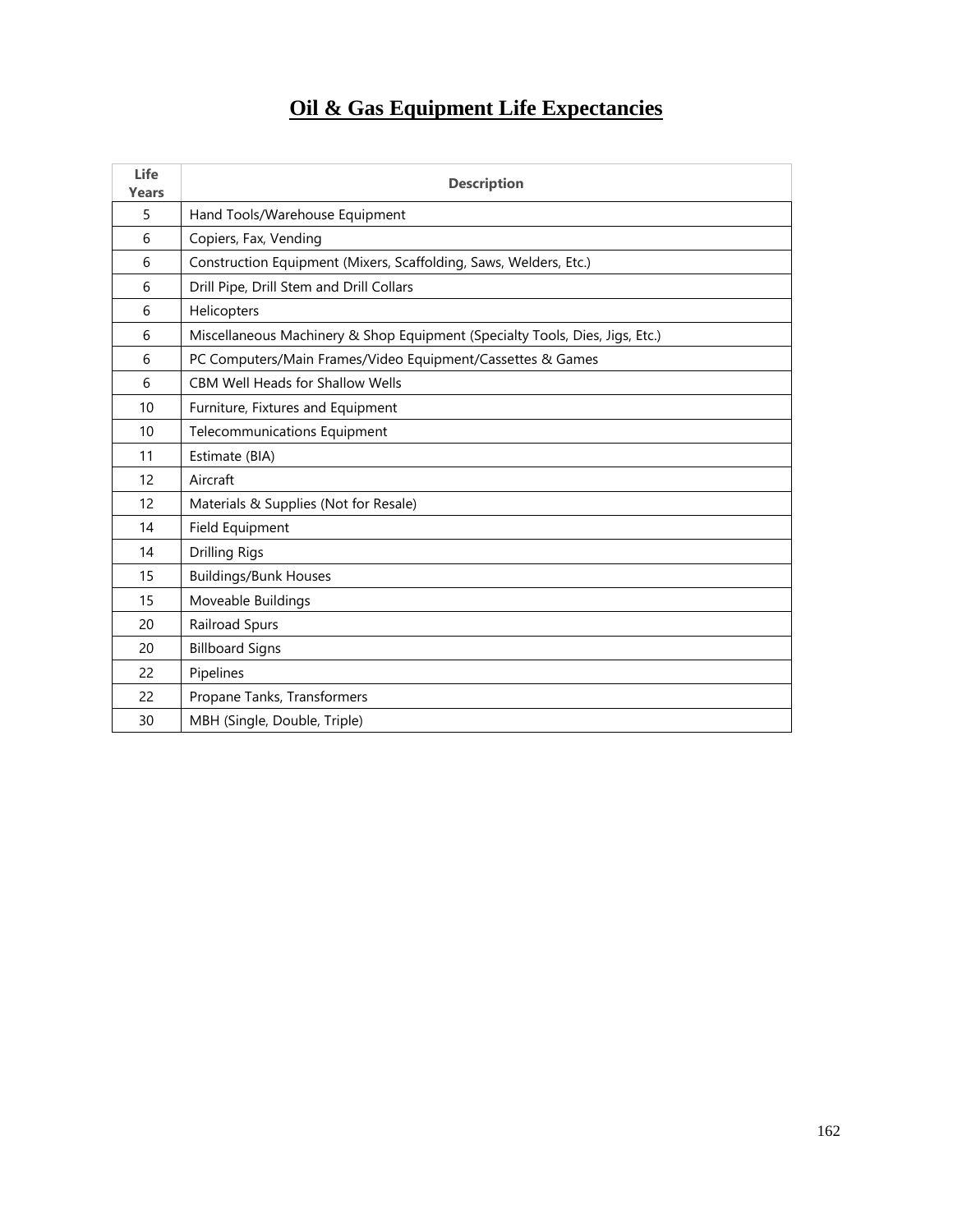## **TRENDING FACTORS (2021) INDUSTRY AVERAGE/ COMMERCIAL F.F. & E**

| Tax  | <b>Trending</b> | <b>Trending</b> | Tax  | <b>Trending</b> | <b>Trending</b> | Tax  | <b>Trending</b> | <b>Trending</b> |
|------|-----------------|-----------------|------|-----------------|-----------------|------|-----------------|-----------------|
| Year | <b>Indicies</b> | <b>Factor</b>   | Year | <b>Indicies</b> | <b>Factor</b>   | Year | <b>Indicies</b> | Factor          |
| 2021 | 1743.1          | 1.0000          | 1989 | 886.5           | 1.9663          | 1957 | 225.1           | 7.7437          |
| 2020 | 1730.9          | 1.0070          | 1988 | 841.4           | 2.0717          | 1956 | 208.8           | 8.3482          |
| 2019 | 1727.8          | 1.0089          | 1987 | 806.9           | 2.1602          | 1955 | 190.8           | 9.1357          |
| 2018 | 1667.7          | 1.0452          | 1986 | 795.4           | 2.1915          | 1954 | 184.6           | 9.4426          |
| 2017 | 1612.2          | 1.0812          | 1985 | 787.9           | 2.2123          | 1953 | 182.5           | 9.5512          |
| 2016 | 1580.9          | 1.1026          | 1984 | 776.4           | 2.2451          | 1952 | 180.5           | 9.6571          |
| 2015 | 1593.7          | 1.0937          | 1983 | 755.8           | 2.3063          | 1951 | 180.3           | 9.6678          |
| 2014 | 1578.8          | 1.1041          | 1982 | 742.4           | 2.3479          | 1950 | 167.9           | 10.3818         |
| 2013 | 1558.7          | 1.1183          | 1981 | 709.2           | 2.4578          | 1949 | 161.2           | 10.8133         |
| 2012 | 1545.9          | 1.1276          | 1980 | 642.8           | 2.7117          | 1948 | 162.8           | 10.7070         |
| 2011 | 1503.2          | 1.1596          | 1979 | 584.4           | 2.9827          | 1947 | 150.6           | 11.5744         |
| 2010 | 1457.4          | 1.1960          | 1978 | 534.7           | 3.2600          | 1946 | 123.2           | 14.1485         |
| 2009 | 1468.6          | 1.1869          | 1977 | 497.1           | 3.5065          | 1945 | 103.4           | 16.8578         |
| 2008 | 1427.3          | 1.2213          | 1976 | 472.1           | 3.6922          | 1944 | 102.4           | 17.0225         |
| 2007 | 1373.3          | 1.2693          | 1975 | 444.3           | 3.9233          | 1943 | 100.5           | 17.3443         |
| 2006 | 1302.3          | 1.3385          | 1974 | 398.4           | 4.3753          | 1942 | 99.6            | 17.5010         |
| 2005 | 1244.5          | 1.4006          | 1973 | 344.1           | 5.0657          | 1941 | 92.6            | 18.8240         |
| 2004 | 1157.3          | 1.5062          | 1972 | 332.1           | 5.2487          | 1940 | 86.1            | 20.2451         |
| 2003 | 1118.6          | 1.5583          | 1971 | 321.3           | 5.4251          | 1939 | 85.3            | 20.4349         |
| 2002 | 1100.0          | 1.5846          | 1970 | 303.2           | 5.7490          | 1938 | 84.4            | 20.6528         |
| 2001 | 1093.4          | 1.5942          | 1969 | 285.1           | 6.1140          | 1937 | 83              | 21.0012         |
| 2000 | 1084.3          | 1.6076          | 1968 | 273.2           | 6.3803          | 1936 | 81.6            | 21.3615         |
| 1999 | 1065.0          | 1.6367          | 1967 | 262.9           | 6.6303          | 1935 | 78.1            | 22.3188         |
| 1998 | 1061.8          | 1.6416          | 1966 | 252.5           | 6.9034          | 1934 | 74.6            | 23.3660         |
| 1997 | 1052.7          | 1.6558          | 1965 | 244.9           | 7.1176          | 1933 | 70.4            | 24.7599         |
| 1996 | 1036.0          | 1.6825          | 1964 | 241.8           | 7.2089          | 1932 | 66.1            | 26.3707         |
| 1995 | 1020.4          | 1.7083          | 1963 | 239.2           | 7.2872          | 1931 | 76.6            | 22.7559         |
| 1994 | 985.0           | 1.7696          | 1962 | 238.5           | 7.3086          | 1930 | 87              | 20.0356         |
| 1993 | 958.0           | 1.8195          | 1961 | 237.2           | 7.3487          | 1929 | 91.8            | 18.9880         |
| 1992 | 939.8           | 1.8548          | 1960 | 237.7           | 7.3332          | 1928 | 96.5            | 18.0632         |
| 1991 | 928.5           | 1.8773          | 1959 | 234.9           | 7.4206          | 1927 | 98.3            | 17.7325         |
| 1990 | 910.2           | 1.9151          | 1958 | 231             | 7.5459          | 1926 | 100             | 17.4310         |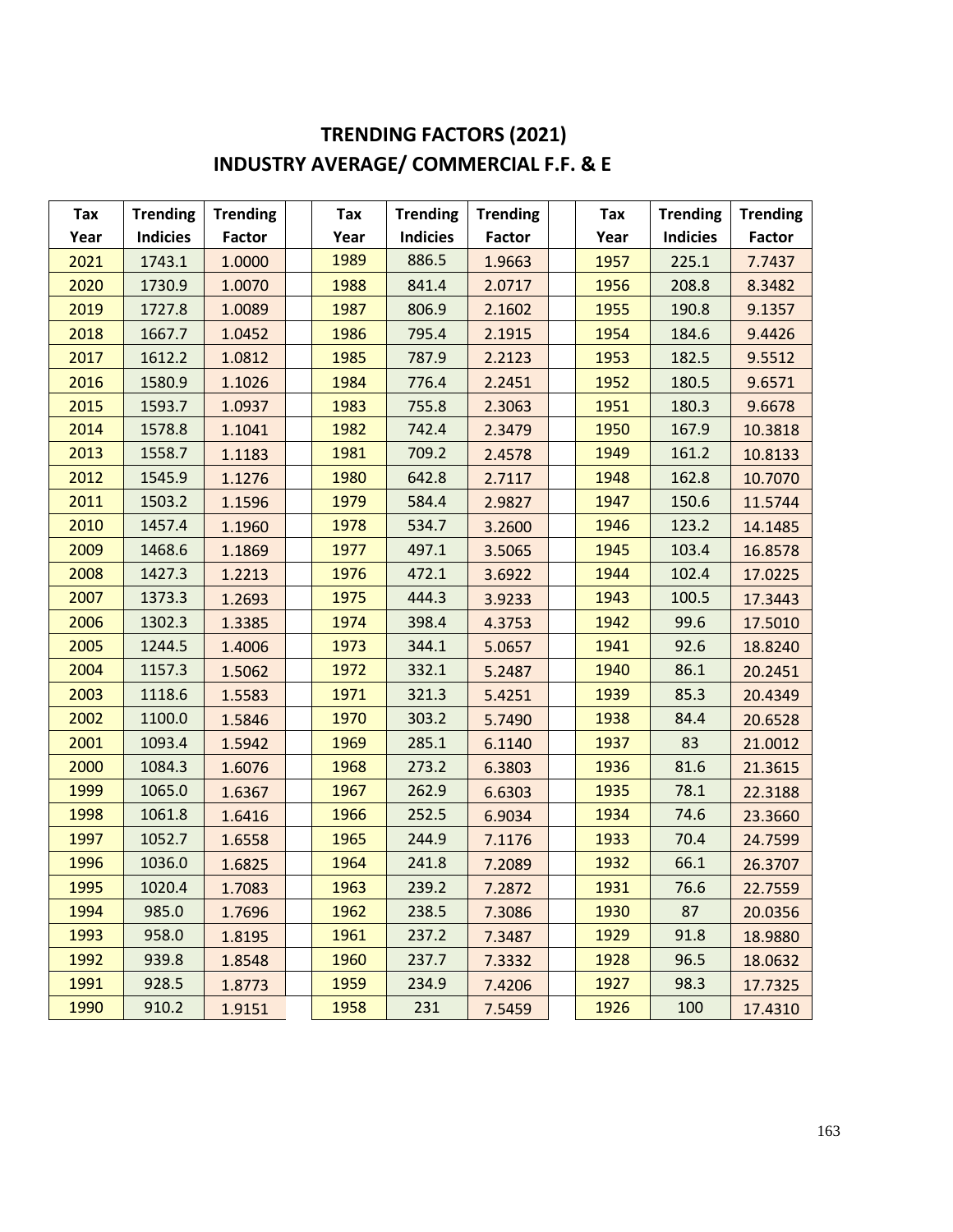## **PERCENT GOOD TABLE FIXTURES & EQUIPMENT/ OIL & GAS**

| Effective               |    |         |            |    |         | REALWARE LIFE EXPECTANCY IN YEARS |        |    |    |                  |         |           |
|-------------------------|----|---------|------------|----|---------|-----------------------------------|--------|----|----|------------------|---------|-----------|
| Age in                  | 30 | 22      | ${\bf 20}$ | 15 | 14      | 13                                | 12     | 11 | 10 | $\boldsymbol{9}$ | $\bf 6$ | ${\bf 5}$ |
| Years                   |    |         |            |    |         |                                   | % Good |    |    |                  |         |           |
| $\mathbf{1}$            | 98 | 97      | 97         | 95 | 95      | 94                                | 94     | 93 | 92 | 91               | 87      | 85        |
| $\overline{c}$          | 97 | 94      | 93         | 90 | 89      | 88                                | 87     | 86 | 84 | 82               | 73      | 69        |
| $\mathfrak{S}$          | 95 | 91      | 90         | 85 | 84      | 82                                | 80     | 78 | 76 | 72               | 57      | 52        |
| $\overline{\mathbf{4}}$ | 93 | 88      | 86         | 79 | $77 \,$ | 75                                | 73     | 70 | 67 | 61               | 41      | 34        |
| 5                       | 91 | 84      | 82         | 73 | 71      | 69                                | 66     | 62 | 58 | 51               | 30      | 23        |
| $\,6$                   | 89 | 80      | 78         | 68 | 65      | 62                                | 58     | 54 | 49 | 41               | 23      | 20        |
| $\overline{7}$          | 86 | $77 \,$ | 74         | 62 | 58      | 54                                | 50     | 45 | 39 | 33               | 20      |           |
| 8                       | 84 | 73      | 70         | 55 | 51      | 47                                | 43     | 37 | 30 | 26               |         |           |
| $\boldsymbol{9}$        | 82 | 69      | 65         | 49 | 45      | 41                                | 36     | 30 | 24 | 22               |         |           |
| $10$                    | 79 | 64      | 60         | 43 | 39      | 34                                | 29     | 25 | 21 | $20\,$           |         |           |
| 11                      | 76 | 60      | 55         | 37 | 33      | 29                                | 24     | 22 | 20 |                  |         |           |
| 12                      | 74 | 56      | 50         | 31 | 28      | 25                                | 22     | 20 |    |                  |         |           |
| 13                      | 71 | 51      | 45         | 26 | 24      | 22                                | 20     |    |    |                  |         |           |
| 14                      | 68 | 46      | 40         | 23 | 22      | 20                                |        |    |    |                  |         |           |
| 15                      | 65 | 42      | 35         | 21 | 20      |                                   |        |    |    |                  |         |           |
| 16                      | 61 | 38      | 31         | 20 |         |                                   |        |    |    |                  |         |           |
| 17                      | 58 | 34      | 27         |    |         |                                   |        |    |    |                  |         |           |
| 18                      | 54 | $30\,$  | 24         |    |         |                                   |        |    |    |                  |         |           |
| 19                      | 51 | 27      | 22         |    |         |                                   |        |    |    |                  |         |           |
| 20                      | 47 | 25      | 21         |    |         |                                   |        |    |    |                  |         |           |
| 21                      | 43 | 23      | 20         |    |         |                                   |        |    |    |                  |         |           |
| 22                      | 40 | 22      |            |    |         |                                   |        |    |    |                  |         |           |
| 23                      | 37 | 20      |            |    |         |                                   |        |    |    |                  |         |           |
| 24                      | 34 |         |            |    |         |                                   |        |    |    |                  |         |           |
| 25                      | 31 |         |            |    |         |                                   |        |    |    |                  |         |           |
| 26                      | 28 |         |            |    |         |                                   |        |    |    |                  |         |           |
| 27                      | 25 |         |            |    |         |                                   |        |    |    |                  |         |           |
| 28                      | 23 |         |            |    |         |                                   |        |    |    |                  |         |           |
| 29                      | 22 |         |            |    |         |                                   |        |    |    |                  |         |           |
| 30                      | 21 |         |            |    |         |                                   |        |    |    |                  |         |           |
| 31                      | 20 |         |            |    |         |                                   |        |    |    |                  |         |           |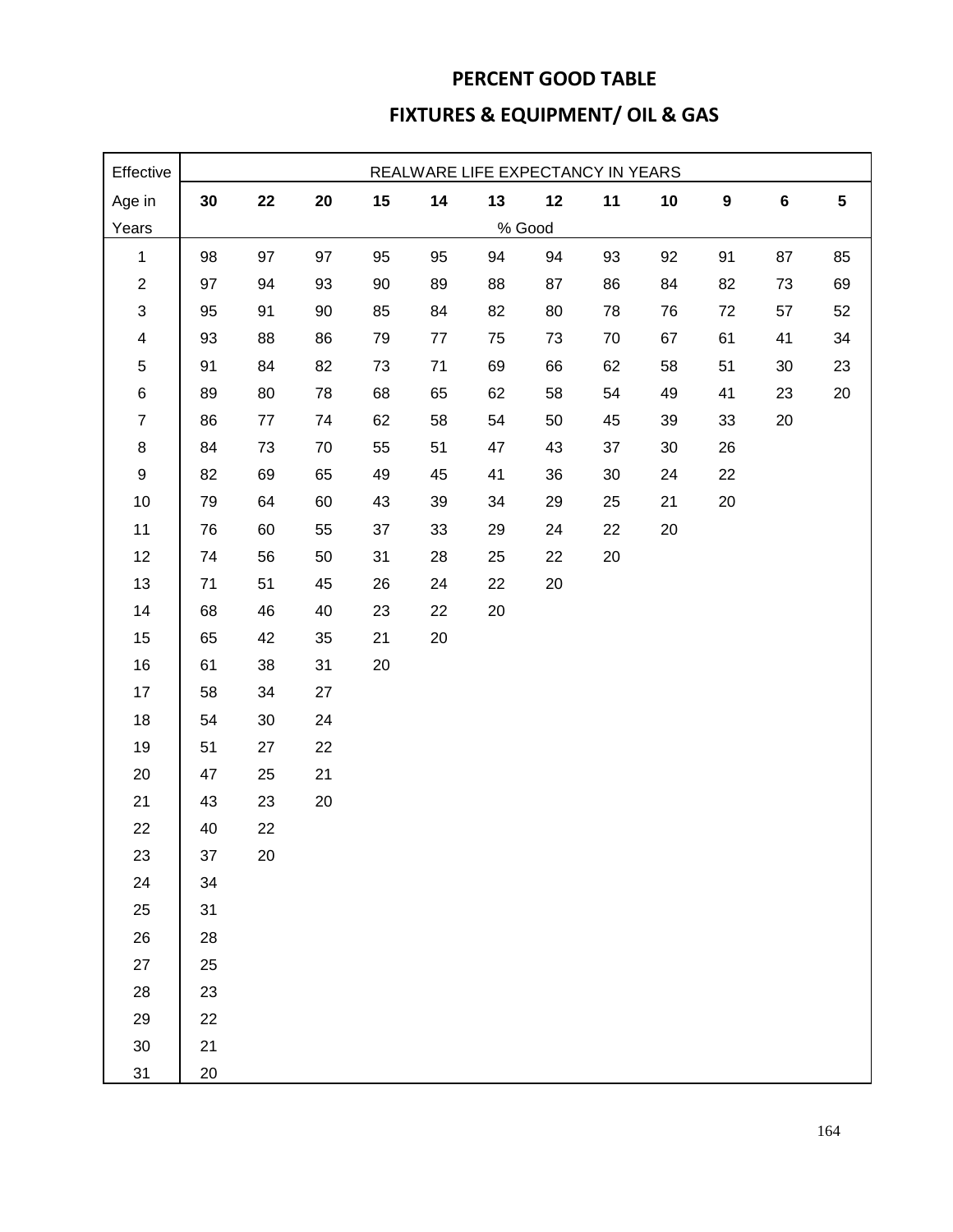|                   |               |                          |                  |                |               |                            |                         |                          |                 |                |                           | DEPRECIATION TABLE                                                      |                 |                          |                 |                                   |                         |                                 |                 |                |                |                |                           |                |
|-------------------|---------------|--------------------------|------------------|----------------|---------------|----------------------------|-------------------------|--------------------------|-----------------|----------------|---------------------------|-------------------------------------------------------------------------|-----------------|--------------------------|-----------------|-----------------------------------|-------------------------|---------------------------------|-----------------|----------------|----------------|----------------|---------------------------|----------------|
|                   |               |                          |                  |                |               |                            |                         |                          |                 |                |                           | PERCENT DIFFERENCE OF DEPRECIATION BETWEEN YEARS                        |                 |                          |                 |                                   |                         |                                 |                 |                |                |                |                           |                |
|                   |               |                          |                  |                |               |                            |                         |                          |                 |                |                           | <b>FIXTURES &amp; EQUIPMENT/ OIL &amp; GAS</b>                          |                 |                          |                 |                                   |                         |                                 |                 |                |                |                |                           |                |
|                   |               |                          |                  |                |               |                            |                         |                          |                 |                |                           | REALWARE LIFE EXPECTANCY IN YEARS                                       |                 |                          |                 |                                   |                         |                                 |                 |                |                |                |                           |                |
| Effective         |               |                          |                  |                |               |                            |                         |                          |                 |                |                           |                                                                         |                 |                          |                 |                                   |                         |                                 |                 |                |                |                |                           |                |
| Age in<br>Years   | 30            | Dep Diff                 | $\mathbf{z}$     | Dep Diff       | 20            | Diff<br><b>GeD</b>         | 45                      | <b>Dep Diff</b>          | 4               | Dep Diff       | P                         | Normal Depreciation - Percentage<br>Dep Diff                            | 2               | Dep Diff                 | F               | Dep Diff                          | 9                       | Dep Diff                        | ග               | Dep Diff       | 6              | Dep Diff       | 5                         | Dep Diff       |
|                   |               |                          |                  |                |               |                            |                         |                          |                 |                |                           | Depreciation Difference from Previous Year to Current Year - Percentage |                 |                          |                 |                                   |                         |                                 |                 |                |                |                |                           |                |
|                   |               |                          |                  |                |               |                            | 5                       |                          |                 |                | 6                         |                                                                         | 6               |                          | T               |                                   | ∞                       | L                               | ō               | $\infty$       | ä              | 5              | ₽                         | 4              |
|                   |               |                          |                  |                |               |                            | ူ                       |                          | 5 a             | $4\,$ $\circ$  | $\approx$                 | များ ထ                                                                  | $\frac{1}{2}$   | 57                       | $\overline{4}$  | $\frac{1}{2}$                     | $\frac{6}{5}$           | $\infty$                        | <u>۾</u>        | ာ              | $\overline{z}$ | $\overline{4}$ | $\overline{\mathfrak{m}}$ | Ξ              |
| $-20$             | 235797        |                          | က ဖ စ ည မ္       | ammm           | ω   Ξ Ξ       | $N \neq M \neq$            | 45                      | 4556                     | ۴               | 5              | ₽                         | $\circ$ $\sim$                                                          | $\overline{20}$ |                          | $\mathbf{z}$    |                                   | $\overline{24}$         |                                 | $\overline{28}$ | e,             | $\mathfrak{S}$ | $\frac{6}{5}$  | $\frac{3}{4}$             | Ħ              |
|                   |               |                          |                  |                |               |                            | $\overline{\mathbf{z}}$ |                          | $\mathbb{S}^2$  | $\overline{ }$ | 25                        |                                                                         | 27              | $\overline{\phantom{0}}$ | $_{30}$         |                                   | 33                      |                                 | $\overline{39}$ | Ξ              |                | $\frac{6}{5}$  |                           | 兽              |
| $\frac{1}{2}$     |               | <b>NNNMNNMM</b>          |                  | ₩              | ≌             |                            | 27                      | 6                        | $_{29}$         | G              | $\overline{\mathfrak{m}}$ | G                                                                       | $\frac{1}{24}$  | $\overline{ }$           | $\frac{8}{3}$   | <b>00 00 00 00</b>                | 42                      | $\infty$ $\infty$ $\infty$      | $\frac{1}{4}$   | e              | <b>225</b>     | Ξ              | 878                       | ∷ದ ∞           |
|                   |               |                          | <b>ន</b> ន ន ន ន | ₩              | ୍ଷ            | $\overline{\phantom{a}}$   | $\mathbb{R}$            | S                        | 35              | ø              | 38                        | $\overline{ }$                                                          | $\overline{2}$  | $\infty$                 | 46              |                                   | $5\,$                   |                                 | 59              | e              |                | $\frac{1}{2}$  |                           |                |
|                   |               |                          |                  | ൚              | . ಇ. ಇ        |                            | $\mathbb{S}^2$          | $\bullet$                | $\overline{42}$ | $\overline{ }$ | 46                        | $\infty$                                                                | $50^{\circ}$    | $\infty$                 | $\mathfrak{B}$  | ာ                                 | $\overline{\mathbf{6}}$ | ₽                               | $67\,$          | $\infty$       | 80             |                |                           |                |
|                   |               |                          |                  |                |               |                            | 45                      | $\overline{\phantom{0}}$ | \$              | $\overline{ }$ | S                         | $\overline{\phantom{0}}$                                                | 57              | ∼                        | $\mathbbm{S}$   |                                   | $\overline{70}$         |                                 | 74              | $\overline{ }$ |                |                |                           |                |
| $\infty$ $\infty$ |               |                          |                  |                | 볾             |                            | 55                      | 6                        | 55              | 6              | 59                        | $\bullet$                                                               | $\mathfrak{g}$  | $\overline{ }$           | $\overline{70}$ |                                   | 76                      |                                 | $\overline{78}$ |                |                |                |                           |                |
| 유도                | さんあい はっきょう    |                          |                  | <b>LO</b>      | 육             |                            |                         | $\bullet$                | $\overline{6}$  | $\bullet$      | $66\,$                    | $\overline{\phantom{0}}$                                                | N               | $\sim$ 50                | 75              | $\infty$ $\sim$ $\infty$ $\infty$ | 79                      | $\circ$ $\circ$ $\circ$ $\circ$ | 80              | 4 <sub>o</sub> |                |                |                           |                |
|                   |               |                          | $\epsilon$       | ෑ              | 高             |                            | ශ                       | $\bullet$                | 67              | $\bullet$      | N                         | 5                                                                       | 76              |                          | $\overline{78}$ |                                   | ္လွ                     |                                 |                 |                |                |                |                           |                |
|                   |               |                          | $\ddot{a}$       | ₩              | <u>ន</u>      |                            | $\mathbb{S}^3$          | 6                        | 72              | S              | 75                        | $\overline{4}$                                                          | 78              | $N$ $N$                  | 80              |                                   |                         |                                 |                 |                |                |                |                           |                |
| あおな               | ន ន ន ន       | 2000                     | 导                | <b>LO</b>      | 岊             |                            | $\overline{7}$          |                          | 76              | 4              | $\overline{78}$           | S                                                                       | 80              |                          |                 |                                   |                         |                                 |                 |                |                |                |                           |                |
|                   |               |                          |                  | ഥ              | 60            |                            | $\overline{7}$          | မာ က                     | $\overline{78}$ | $N$ $N$        | 80                        | $\sim$                                                                  |                 |                          |                 |                                   |                         |                                 |                 |                |                |                |                           |                |
|                   |               |                          | <b>A</b> 8       | ෑ              | 65            | <b>+ + 0 0 0 0 0 0 0 +</b> | 79                      | $\sim$ $\sim$            | 8               |                |                           |                                                                         |                 |                          |                 |                                   |                         |                                 |                 |                |                |                |                           |                |
|                   | ೫             | $\overline{\phantom{a}}$ | ଌ                | ᆉ              | 69            |                            | 80                      |                          |                 |                |                           |                                                                         |                 |                          |                 |                                   |                         |                                 |                 |                |                |                |                           |                |
|                   | $\ddot{ }$    | ന                        | 66               |                |               |                            |                         |                          |                 |                |                           |                                                                         |                 |                          |                 |                                   |                         |                                 |                 |                |                |                |                           |                |
|                   | $\frac{6}{5}$ | 4                        | $\mathbb{R}$     | ෑ              |               |                            |                         |                          |                 |                |                           |                                                                         |                 |                          |                 |                                   |                         |                                 |                 |                |                |                |                           |                |
|                   | $\frac{1}{2}$ | ന                        |                  |                |               | $\sim$                     |                         |                          |                 |                |                           |                                                                         |                 |                          |                 |                                   |                         |                                 |                 |                |                |                |                           |                |
|                   | <u>සි</u>     |                          | 7 2 7            | $m \sim N - N$ | <b>222233</b> |                            |                         |                          |                 |                |                           |                                                                         |                 |                          |                 |                                   |                         |                                 |                 |                |                |                |                           |                |
|                   | 5             | ෑ                        |                  |                |               |                            |                         |                          |                 |                |                           |                                                                         |                 |                          |                 |                                   |                         |                                 |                 |                |                |                |                           |                |
|                   | S.            | $^{6}$                   | . ಜ              |                |               |                            |                         |                          |                 |                |                           |                                                                         |                 |                          |                 |                                   |                         |                                 |                 |                |                |                |                           |                |
|                   | ෂ             |                          |                  |                |               |                            |                         |                          |                 |                |                           |                                                                         |                 |                          |                 |                                   |                         |                                 |                 |                |                |                |                           |                |
|                   | 8             |                          |                  |                |               |                            |                         |                          |                 |                |                           |                                                                         |                 |                          |                 |                                   |                         |                                 |                 |                |                |                |                           |                |
|                   | 69            |                          |                  |                |               |                            |                         |                          |                 |                |                           |                                                                         |                 |                          |                 |                                   |                         |                                 |                 |                |                |                |                           |                |
|                   | $\mathbb{Z}$  |                          |                  |                |               |                            |                         |                          |                 |                |                           |                                                                         |                 |                          |                 |                                   |                         |                                 |                 |                |                |                |                           |                |
|                   | ٣             |                          |                  |                |               |                            |                         |                          |                 |                |                           |                                                                         |                 |                          |                 |                                   |                         |                                 |                 |                |                |                |                           |                |
|                   | F             |                          |                  |                |               |                            |                         |                          |                 |                |                           |                                                                         |                 |                          |                 |                                   |                         |                                 |                 |                |                |                |                           |                |
|                   |               |                          |                  |                |               |                            |                         |                          |                 |                |                           |                                                                         |                 |                          |                 |                                   |                         |                                 |                 |                |                |                |                           |                |
|                   | 780           |                          |                  |                |               |                            |                         |                          |                 |                |                           |                                                                         |                 |                          |                 |                                   |                         |                                 |                 |                |                |                |                           |                |
|                   |               |                          |                  |                |               |                            |                         |                          |                 |                |                           |                                                                         |                 |                          |                 |                                   |                         |                                 |                 |                |                |                |                           |                |
| Avg Diffs         |               | <b>SC</b>                |                  | S.             |               |                            |                         | îη,                      |                 | in,            |                           | 6                                                                       |                 | 6                        |                 | Z                                 |                         | $\overline{ }$                  |                 | $\infty$       |                | $\Xi$          |                           | $\mathfrak{A}$ |

Note: Please read the following information on the next page concerning this depreciation table.